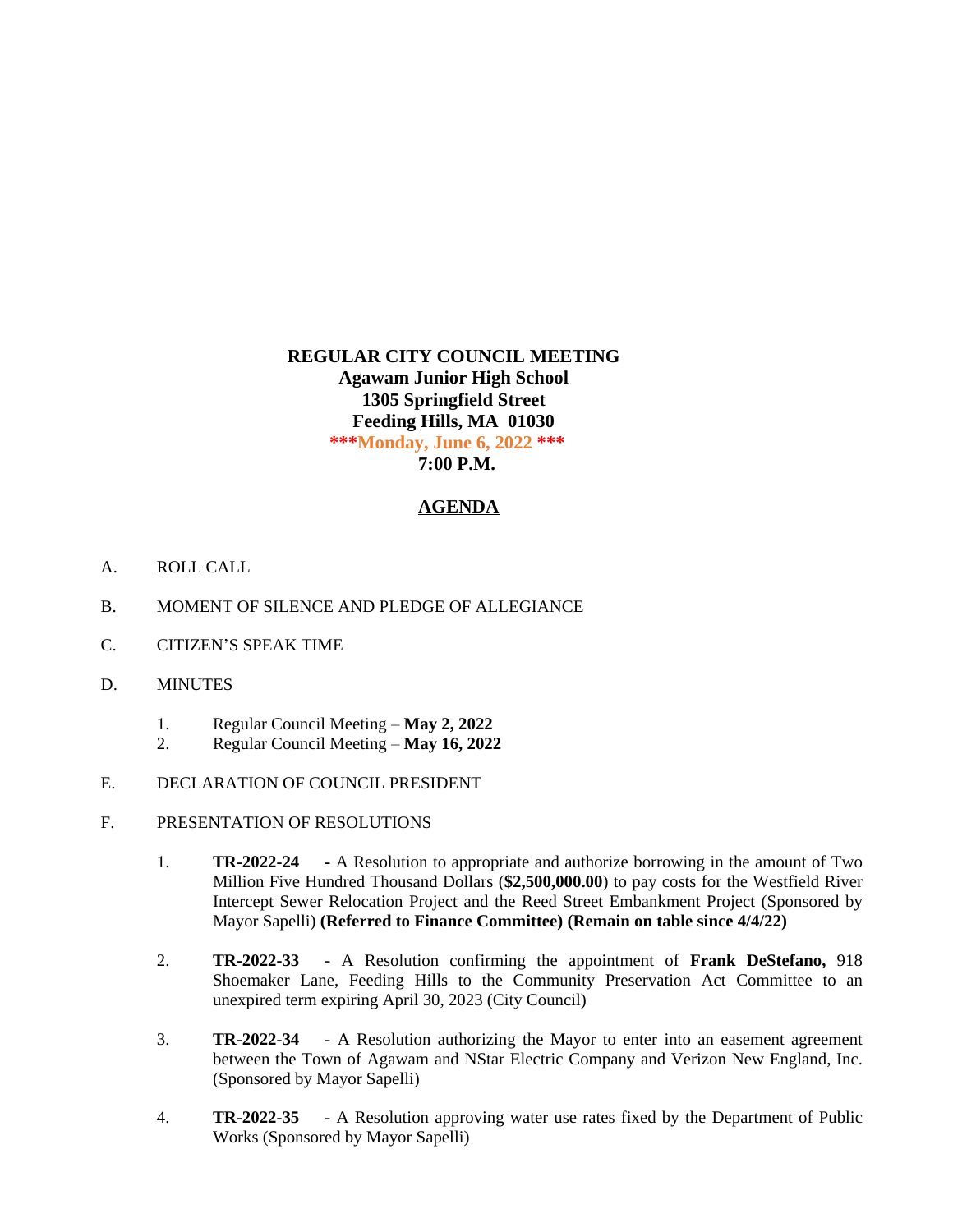- 5. **TR-2022-36** A Resolution approving sewer use rates fixed by the Department of Public Works (Sponsored by Mayor Sapelli)
- 6. **TR-2022-37 -** A Resolution approving water connection and service charges fixed by the Department of Public Works (Sponsored by Mayor Sapelli)

#### G. ELECTIONS

#### H. PUBLIC HEARINGS

- 1. **TOR-2022-8 (PH-2022-5) -** An Ordinance to amend Section 124 of Chapter 180 of the Code of the Town of Agawam (Sponsored by Mayor Sapelli) (**1** of 2 Readings) **(Referred to Legislative Committee)**
- 2. **TR-2022-32 (PH-2022-6)** A Resolution adopting the Fiscal Year 2023 Annual Operating Budget for the Town of Agawam (Sponsored by Mayor Sapelli)

## I. OLD BUSINESS

- 1. **TOR-2022-9** An Ordinance to amend Chapter 175 of the Code of the Town of Agawam (Sponsored by Mayor Sapelli) (**1** of 2 Readings)
- 2. **TO-2022-11 -** An Order granting or renewing a Junk Dealer's PERMIT for **Baki's Fine Jewelry,** 9 North Westfield Street, Feeding Hills, MA (Clerk) **(Referred to Administrative Committee)**

#### J. NEW BUSINESS

- 1. **TR-2022-39 -** A Resolution appropriating from the Community Preservation Fund and authorizing the expenditure of Community Preservation funds for the rehabilitation of the Tuckahoe Property (**\$2,000,000.00**) (CPA)
- 2. **TR-2022-40 -** A Resolution appropriating from the Community Preservation Fund and authorizing the expenditure of Community Preservation funds for the documentation of the Byron C. Roberts Barn (**\$8,974.00**) (CPA)
- 3. **TR-2022-41 -** A Resolution appropriating from the Community Preservation Fund and authorizing the expenditure of Community Preservation funds for the purchase of benches to be used on town owned land (**\$30,000.00**) (CPA)
- 4. **TR-2022-42 -** A Resolution accepting a grant (**\$833,300.00**) from the Massachusetts Gaming Commission pursuant to Massachusetts General Laws Chapter 44, Section 53A (Sponsored by Mayor Sapelli)
- 5. **TR-2022-43 -** A Resolution authorizing the reservation of surplus funds from the Community Preservation Fund (CPA)
- 6. **TR-2022-44 -** A Resolution authorizing the reservation and appropriation of funds from the Community Preservation Fund (CPA)
- 7. **TR-2022-45 -** A Resolution authorizing the posting of the warrant for the State Primary Election on September 6, 2022 and the General Election on November 8, 2022 (Clerk)
- 8. **TO-2022-12 -** A Budgetary Transfer (**\$180,000.00**) from Building Maintenance Line Item Reserve Fund (#16605-57300) to Electric/Heat (#11922-52110) (Sponsored by Mayor Sapelli)